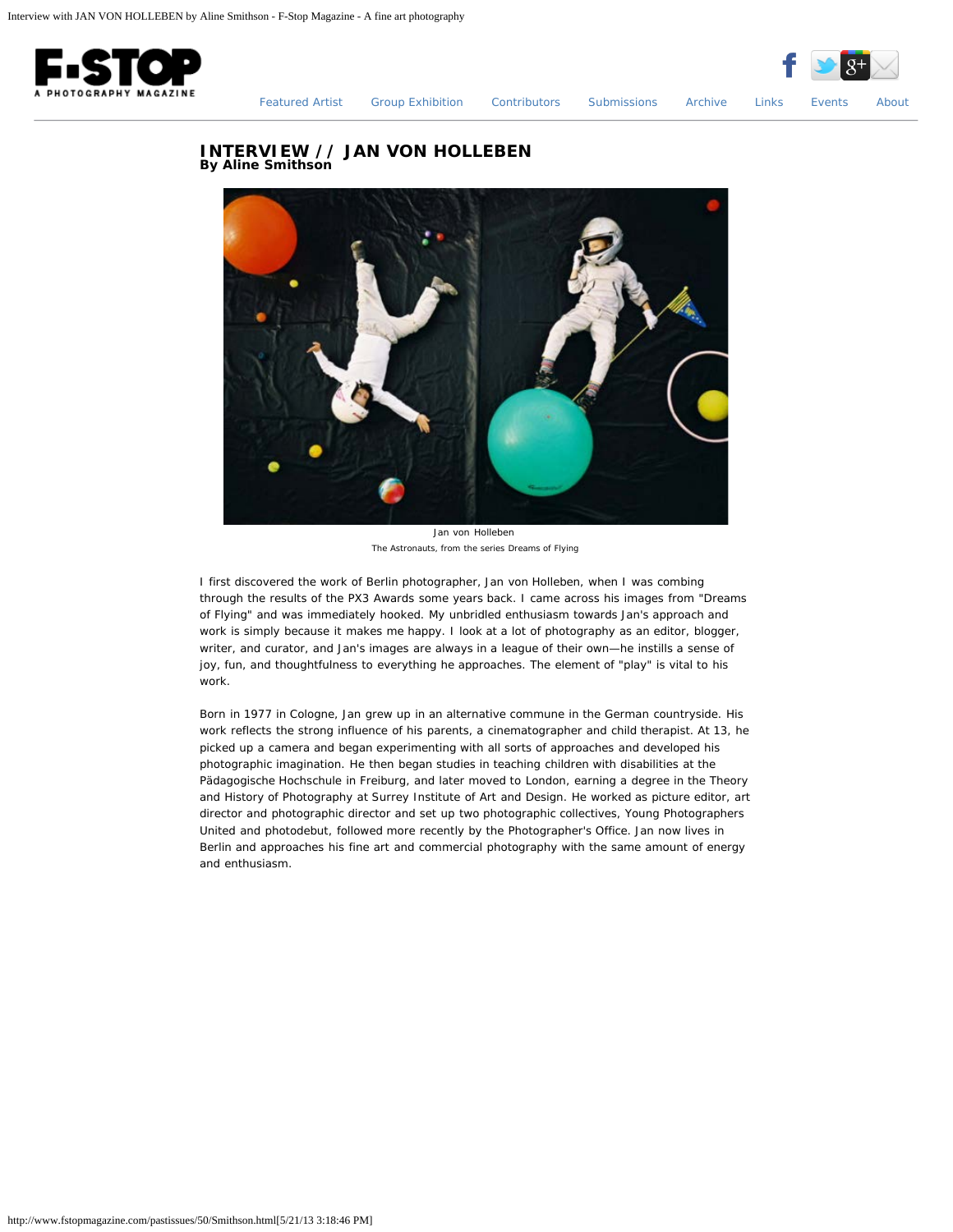

Jan von Holleben *The Dogrider, from the series Dreams of Flying*

Jan is a prolific photographer; just in 2011, he has created over 14 new projects, many about children and the joy of exploring who we are. He is also an active video director and has numerous books and items for sale on his site. His work will be part of the Dreams exhibition opening on December 2nd, at the Center for Fine Art Photography in Colorado.

**I see that Kanye West professes: 'Jan von Holleben makes dreams come true!' Is that true and how did Mr. West come across your work?** Yes it is true. I am not sure where Kanye came across my work, but some funny day, I received and email from a dear friend, who told me that Kanye blogged about my work on his own blog. I checked it out and was quite surprised, honored and excited! My work is featured on many hundred blogs across the World Wide Web, but that one was the first time, a celebrity had picked up on it. That was WOW!

**How do you delineate "Work" and "Projects" on your website?** That is a very good question as I just wondered about that myself the other day. Initially it was meant to differentiate between long term and intensive 'work' and rather smaller or short-term projects. Over the last year, I realized that this doesn't work that well anymore. Funny enough I feel more and more that my projects are exercises for me and my understanding of photography. Many of the projects are in collaboration with other people or ideas that I simply want to try out and test. As for the 'work' I feel much more intense about them. All is connected somehow. On the other hand, there are projects that I love to bits and think they belong to my best work. I am very torn. Sometimes I think that I have already produced my best work. Other times I feel that my best work is still due to come and I am just pottering around in the fields of photography trying all the fun and magic ideas I have to prepare myself for the BIG GAME! Lets see. It is very exciting.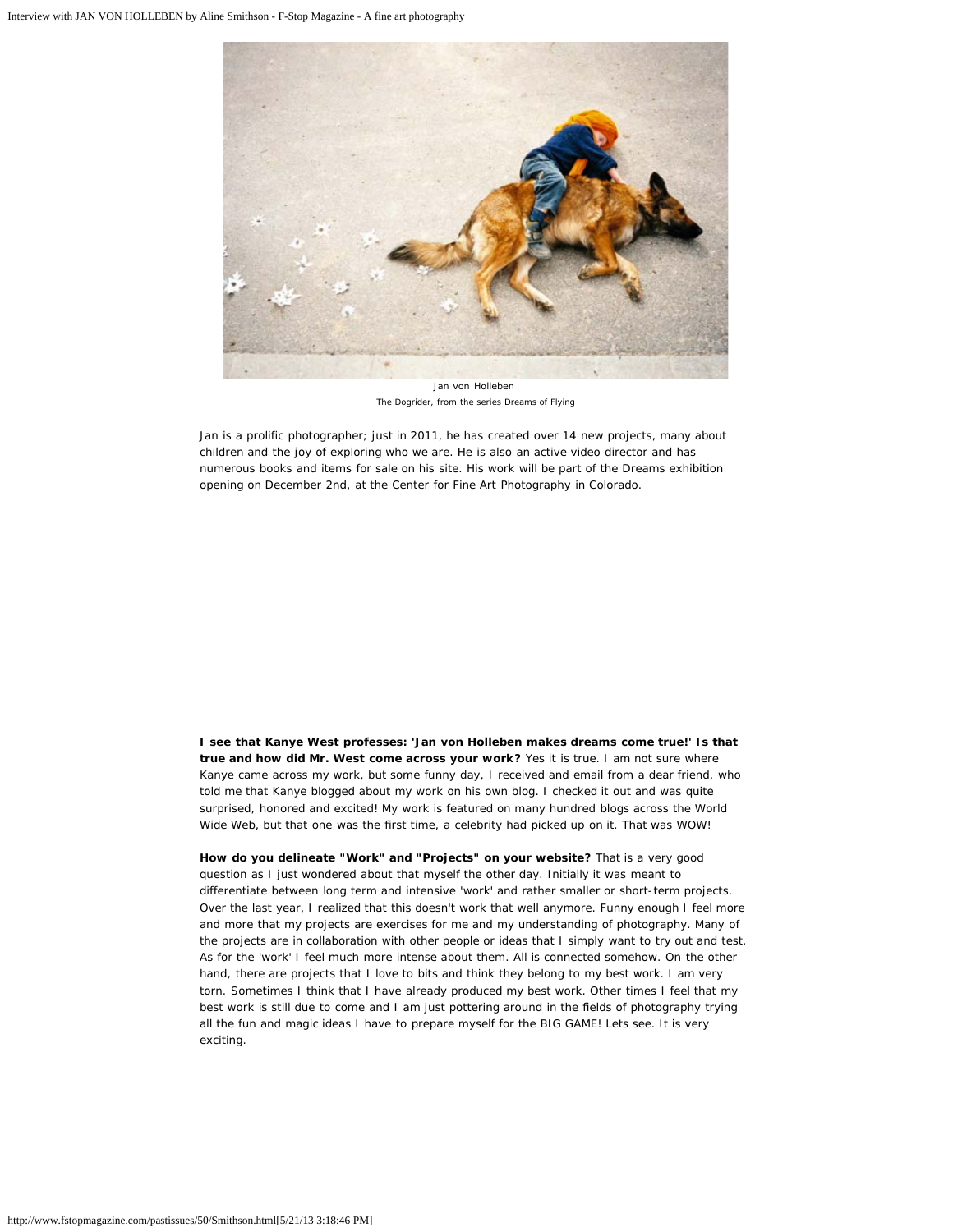

Jan von Holleben *The Van Gogh, from Great Masters, 2007-2009*

**You seem to be the perfect hybrid of your parent's professions– a cinematographer and child therapist. How are you able to combine exuberance, joy, and sophistication with such ease and tap into your inner child's imagination so easily?** As for the mix, I have taken my mums vision and combined it with my dad's means of expression. Then I put my own interest in play-theory to it and there I was: A concerned and playful photographer! I don't think that 'a child's imagination' might be the right term. To me playing has not much to do with kids at all. However in western world, we tend to put PLAY and KIDS always together. Historically and culturally that is easy to understand as kids play naturally – but theoretically play is something crucial for the development of a society. It is inherit in sports, dance, politics, relationships, … in everything. Anything creative needs a basic understanding of 'playing'! Obviously kids appear a lot in my work, and the reason for that is simple: Kids are the easiest to play with. Recently I made it a mission to play with anything that comes my way. If it is nature, fashion, models, cars, philosophy, music, science… anything! I have a certain way of tackling and organizing the games that I play with those objects and people. This is the red thread through my work. The theory of the homo ludens builds the foundation for that. The homo ludens is the man who learns through play about himself and others. It is quite amazing once you understood that next to the homo faber, homo sapiens, homo politicus, homo socialis and all the other homis there is a promising homo ludens who can actually take care of culture and society by means of play! This is not at all just fooling around with things… playing is quite a serious venture. With this understanding I can easily combine all of my interests in my photography. I have a creative mind, a positive vision and a magical communication tool. I don't need anything else? Easy really!



Jan von Holleben *Memory, from Intelligent Dogs 2011*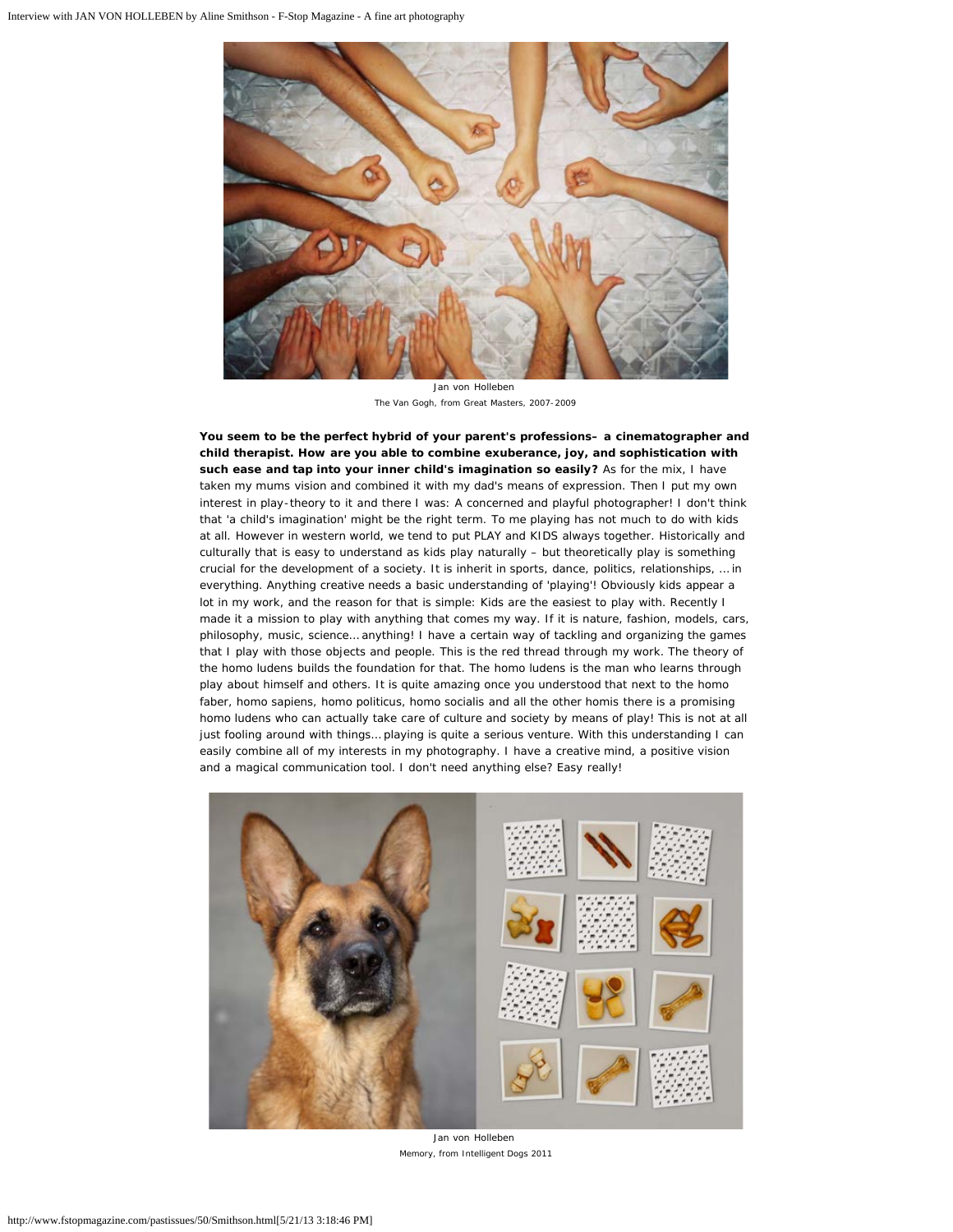**What sparks a new series? You have 4 new ones this year and I know there will be more. Do you have a favorite series?** New series can be sparked by anything that comes my way. Somehow most of the work is biographical. I meet a person I want to work with and know things about. I am confronted with a theory and want to test that. I am told to think about this or that and images come out of it. I always have a personal motivation to take something in and spit out photography. The 4 series that you see on my website are only the tip of the iceberg this year. Checking my private archive, I have done more than 20 projects already and working on another 10 as I am typing this. That way I don't get bored and can use my energies to bring every single idea forward as and when its time to do so. Some work needs months, others takes days and some are done in a single hour!



Jan von Holleben *#23 from the series Snowbed*

**A favorite series?** Very tricky, but I think that The Great Masters and The Snowbed are definitely in my top 5 of the last 10 years!

**How does your fine art work inform your commercial work and visa versa?** It is all the same. No difference in my position as photographer. There is an idea and I translate it in the best possible photograph according to my vision and abilities. Except that for my own work and ideas I choose whom to work with and on what parameters. When I do commercial or editorial work, the framework is defined by others. Over the last years I get more and more freedom in commercial and editorial, which makes most of the work extremely personal. As for choice, I wouldn't be able to choose what work is better for me. I love the freedom for my own work, but I also love the possibility to work with great editors and directors, with budgets, complex productions and publications who multiply the audience of my work by thousands.

**I also see that you are teaching workshops. One in particular, The Playful Photographer, is the perfect marriage of your sensibility and what the photography world needs. Can you describe the workshop?** This workshop is my favorite as it deals with the notion of 'PLAY' in photography. It explains me as a 'homo ludens' and juxtaposes my work with photography by other great photo-players. It explains the magical features of photography and how play can use those in order to change perception and then how perception becomes reality! To me, this workshop is a little wizard class in photography! Tricks and smoke for beginners!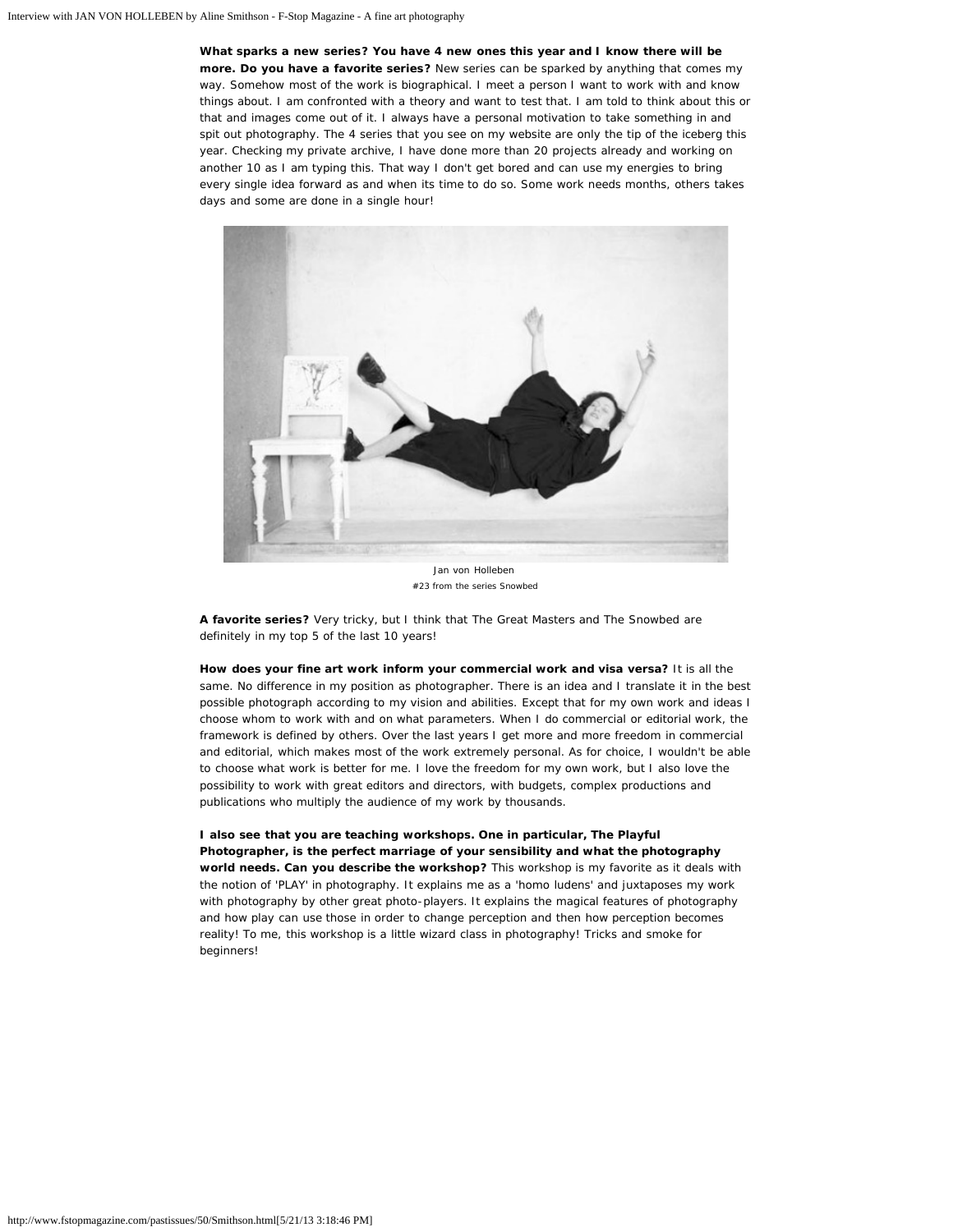

*#11 from the series Snowbed*

**The last time I saw you, you were working with Steidl on some book projects. Is something coming out soon?** When working with Steidl one has to throw all notions of bookmaking over board. That is the most exciting lesson I had to learn. At the moment I am working on three different books and the first one might get published next year. One says that making a book with Steidl takes an average of 5-10 years in reality. The first book that I started on 4 years ago is not the first one to come out. It might take another 2-3 years and it carries a lot of my basic understandings of photography. However the first one to come out was done last year over the period of a few months when I was asked by the publishers to play with a photographic piece by John Baldessari. It's a very funny project and I can't wait to have it printed and published. Its a very different thing and has stylistic nothing to do with my general photography (if at all there is a certain style in my photography). I would have never thought of doing it was it not for my editor to point my nose at it! I am very excited that I did it and can't wait to show it to John Baldessari in person.

**What was your favorite childhood book?** The Brothers Lionheart by Astrid Lindgern. She wrote many more exciting books and all are equally amazing (Pippi Longstocking, Ronja Robbersdoughter, Mio). She definitely defined the unlimited yet serious comprehension of the world around me and me within it!

**Did you watch TV as a child?** I wasn't allowed to watch as much as I liked to, but I hold very fond memories to the things I saw there. My mum was careful not to expose us to series or films we wouldn't understand and usually joined us watching. I haven't touched a TV for the last 10 years and feel very great about it!



Jan von Holleben